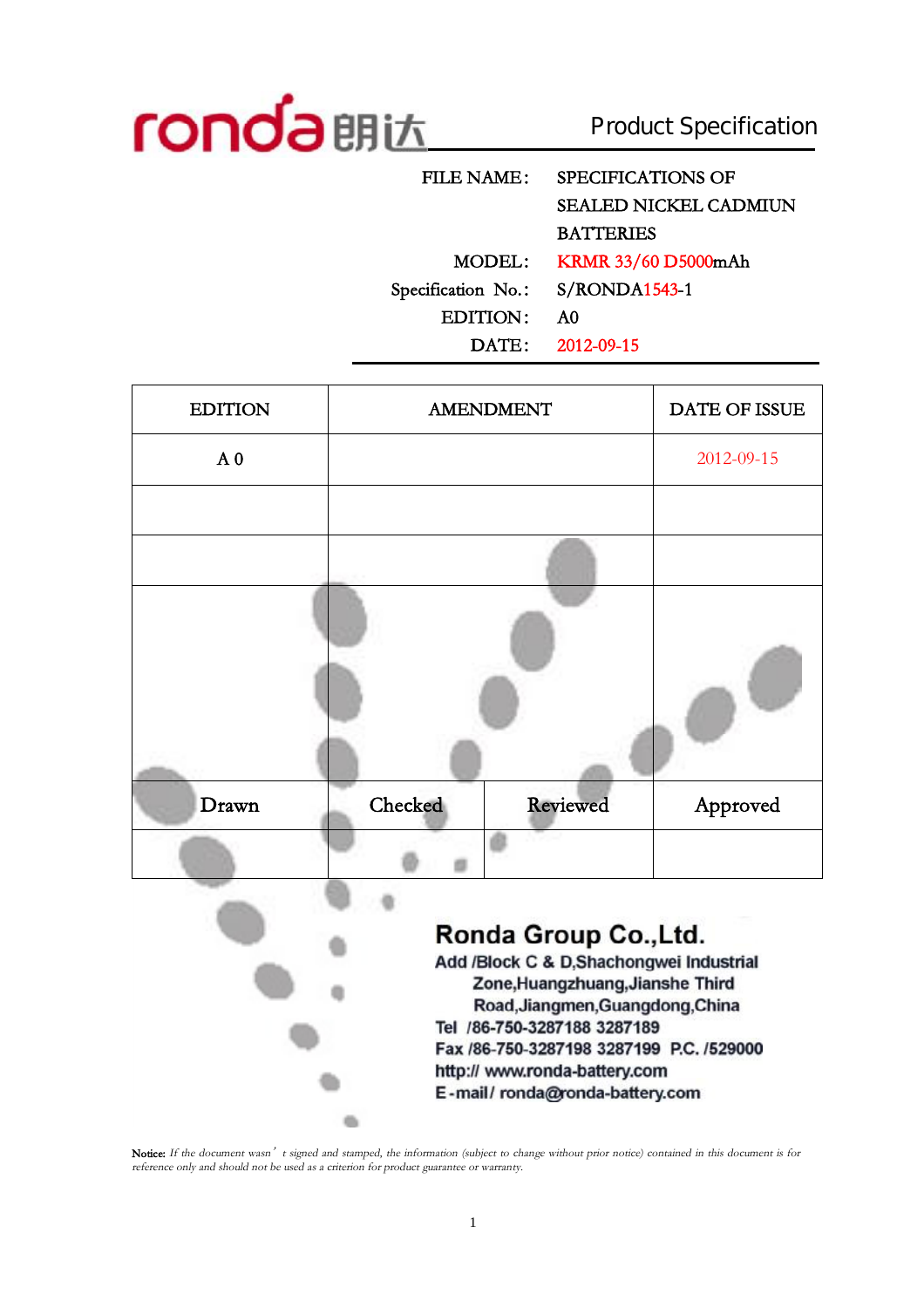# **KRMR 33/60 D5000mAh**

## **1. SCOPE**

The specifications governs the performance of the following **RONDA** Nickel-Cadmium Cylindrical cell and its battery pack.(Refer to the attached figure 1 )

Rated capacity: 5000mAh

Designation: KRMR 33/60 D (*D*: 33.0<sup>0</sup><sub>-1.0</sub>mm *H*: 59.5<sup>0</sup><sub>-1.0</sub>mm)



**Figure 1- Jacketed cylindrical cells** 

#### **2. DATA OF BATTERY PACK**

The data of battery pack, including voltage and weight, is almost equivalent to the multiple numbers of the relevant single cells.

Example: Battery pack consisting three single cells

Nominal voltage of single cell = 1.2V

Nominal voltage of battery pack =  $1.2V \times 3 = 3.6V$ 

### **3. RATINGS**

#### **Table 1 - Ratings of the cells**

| Description     | Unit   | Specification | Conditions                |
|-----------------|--------|---------------|---------------------------|
| Nominal Voltage | V/Cell | 1.2           | Single cell               |
| Rated Capacity  | mAh    | 5000          | Standard Charge/Discharge |

### **4. PERFORMANCE**

Unless otherwise stated, tests should be done within one month of delivery under the following conditions:

Ambient Temperature: 20±5℃

Relative Humidity:  $65 \pm 20\%$ 

Standard Charge/Discharge Conditions:

Preparative: Prior to charging, the cell shall be discharged by 1000mA(0.2*<sup>I</sup>t*A) to 1.0V

Charge:  $500mA(0.1I) \times 16$ hours

Stand in charged condition:1~4h

Discharge: 1000mA(0.2*<sup>I</sup>t*A) to 1.0V/Cell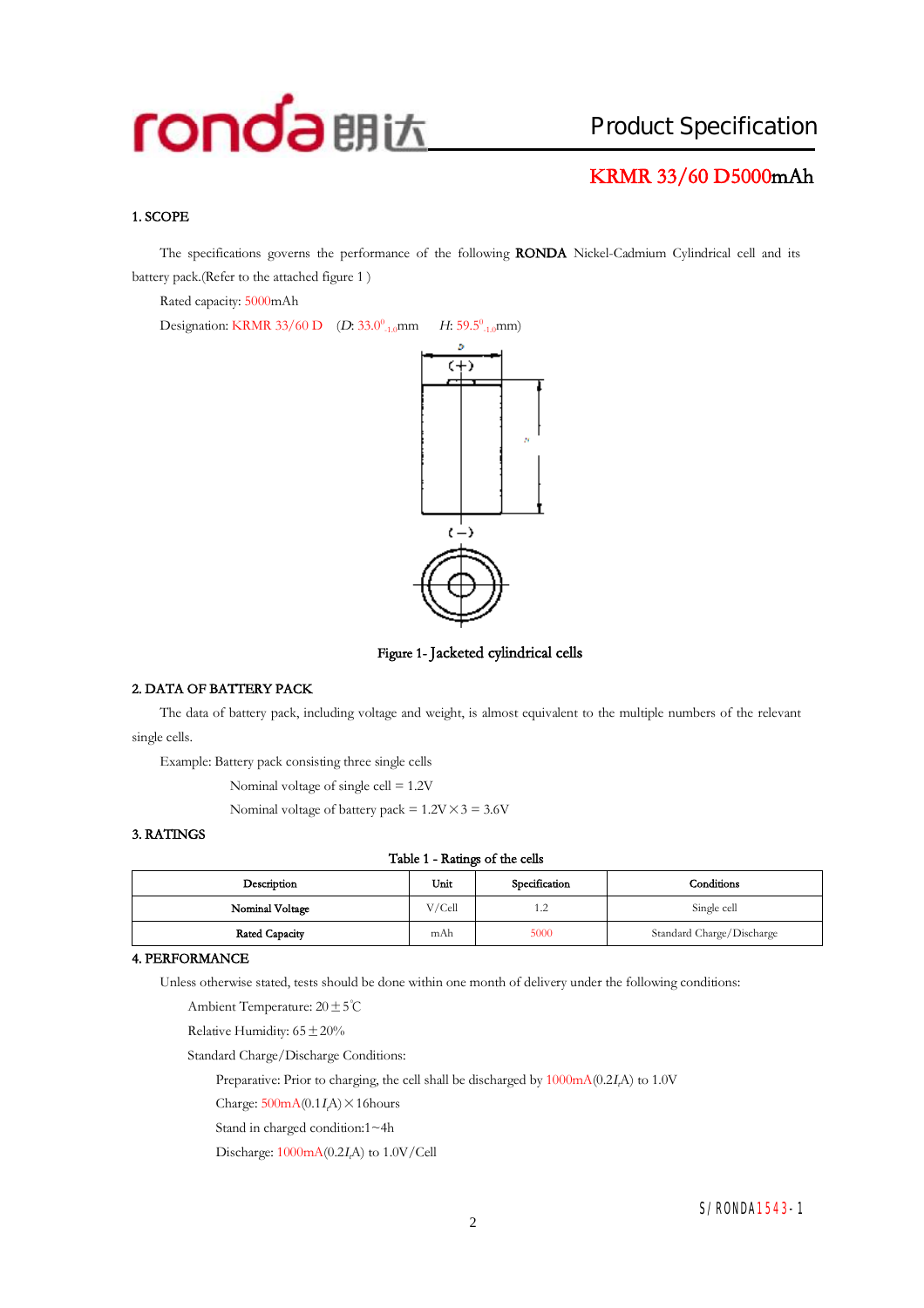

## **KRMR 33/60 D5000mAh**

| <b>Test Item</b>           |                             | Unit                              | Specification       | <b>Test Conditions</b>                                                                                                                | Remarks   |
|----------------------------|-----------------------------|-----------------------------------|---------------------|---------------------------------------------------------------------------------------------------------------------------------------|-----------|
|                            |                             | h                                 | $\geqslant 5$       | Standard Charge/Discharge                                                                                                             |           |
| performance<br>Discharge   | $20^{\circ}C^{a}$           | $\geqslant$ 54<br>min             |                     | After Standard Charge, stored for 1~4h, then<br>discharged by 5000mA (1.0IA) to 0.9V.                                                 |           |
|                            | $-18^\circ$ C               | $\mathbf{h}$                      | $\geqslant$ 3       | After Standard Charge, stored for 16~24h in<br>-18 $\pm$ 2°C, then discharged by 1000mA (0.2I,A)<br>to 1.0V in $-18 \pm 2^{\circ}$ C. |           |
|                            | Charge (capacity) retention | h/min                             | $\geqslant$ 3h15min | After Standard Charge, stored on open circuit<br>for a period of 28days, then discharged by<br>1000mA $(0.2IrA)$ to 1.0V.             |           |
| Endurance in cycles        |                             | cycle                             | $\geqslant 500$     | Appendix-table 3                                                                                                                      |           |
| Permanent charge endurance |                             | h                                 | $\geqslant$ 3       | Appendix-table 4                                                                                                                      |           |
| Over charge                |                             | h                                 | $\geqslant 5$       | Charge: $500mA(0.1I,A)$ for 28d;<br>Storage: 1~4h<br>Discharge: $1000 \text{mA}(0.2I, A)$ to 1.0V                                     |           |
| Safety device operation    |                             | Not disrupt or burst              |                     | Undergo a forced discharge at constant current<br>$1000 \text{mA}(0.2I, A)$ to 0V. Then discharged by<br>5000mA (1.0I,A) for 60min.   |           |
|                            | Storage $^{\wedge}$         | hour                              | $\geqslant 5$       | Stored on open circuit for 12 months.<br>Then standard charge/discharge.                                                              |           |
| Internal resistance        |                             | $m\Omega$                         | $\leqslant$ 9       | Within $1 \sim 4h$ after standard Charge (1000Hz))                                                                                    |           |
|                            | Weight                      | g                                 | $127$ (approx)      |                                                                                                                                       | Reference |
|                            | Vibration                   | No leakage, no fire, no explosion |                     | IEC 62133 2002 4.2.2                                                                                                                  |           |
| Free fall                  |                             | No fire, no explosion             |                     | IEC 62133 2002 4.3.3                                                                                                                  |           |

#### **Table 2 – Performance and test methods<sup>b</sup>**

a) Five cycles is permitted b) Unless otherwise stated, the cell shall be discharged by 1000mA(0.2*<sup>I</sup>t*A) to 1.0V before test.

*Notice:Test conditions is drawn according to IEC 61951-1 2006; Please refer to the related description of the standard.* 

#### **5. CONFIGURATION, DIMENSIONS AND MARKINGS**

Please refer to the attached drawing.

## **6. EXTERNAL APPEARANCE**

The cell/battery shall be free from cracks, scars, breakage, rust, discoloration, leakage nor deformation.

## **7. CAUTION**

- (1) Reverse charging is not acceptable.
- (2) Charge before use. The cells/batteries are delivered in an uncharged state.
- (3) Do not charge/discharge with more than our specified current.
- (4) Prevent short circuit, do not incinerate or disassemble the cell/battery.
- (5) Do not solder directly to the cell/battery for a long time.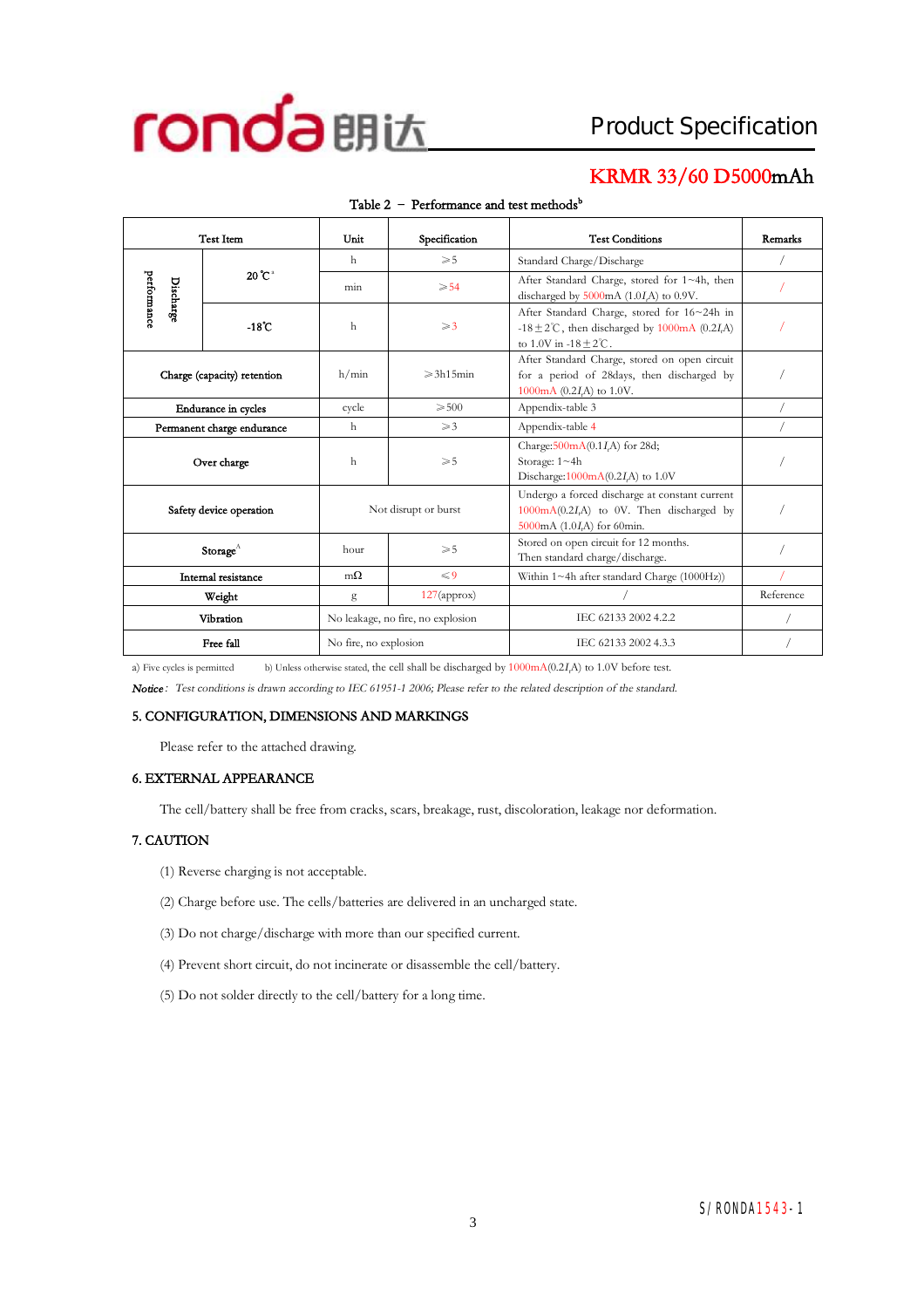

# **KRMR 33/60 D5000mAh**

(6) The life expectancy may be reduced if the cell/battery is subjected adverse conditionslike: extreme temperature, deep cycling, excessive overcharge/ over-discharge.

(7) Store the cell/battery in a cool and dry place. Always discharge batteries before assemble or solder.

- (8) Always discharge batteries before bulk storage or shipment.
- (9) Do not mix batteries of different types and capacities.

## **Appendix**

### A) **Endurance in cycles**

Prior to the endurance on cycle test , the cell shall be discharged at  $1000 \text{mA} (0.2 I A)$  to 1.0V. The following test shall be carried out in accordance with the conditions specified in Table 3.

## **Cycle number Charge Stand in charged condition Discharge**  1 0.1*I*<sub>*A*</sub> for 16h none 0.25*I*<sub>*A*</sub> for 2h20min 2~48 0.25*<sup>I</sup>t*A for 3h10min none 0.25*<sup>I</sup>t*A for 2h20min 49 0.25*I*A for 3h10min none 0.25*I*A to 1.0V 50 0.1*I<sub>A</sub>* for 16h 1h~4h 0.20*I<sub>A</sub>* to 1.0V<sup>a</sup> a) Cycles 1 to 50 shall be repeated until the discharge duration on any 50th Cycle becomes less than 3h or the cell voltage drops below 1.0V during  $1~48<sup>th</sup>$  cycle.

### **Table 3 Endurance in cycles**

## B) **Permanent charge endurance**

Prior to the endurance on cycle test ,the cell shall be discharged at  $1000mA(0.2I)$  to 1.0V. The following test shall be carried out in accordance with the conditions specified in Table 4.

#### **Table 4 Permanent charge endurance**

| Cycle number                                                                 | Charge                   | Discharge <sup>*</sup> |  |  |  |
|------------------------------------------------------------------------------|--------------------------|------------------------|--|--|--|
|                                                                              | $0.051I$ , A for 91 days | $0.2I$ A to $1.0V$     |  |  |  |
|                                                                              | $0.051I$ , A for 91 days | $0.2I$ A to $1.0V$     |  |  |  |
|                                                                              | $0.051I$ , A for 91 days | $0.2I$ , A to $1.0V$   |  |  |  |
| 4                                                                            | $0.051I$ , A for 91 days | $0.2I$ , A to $1.0V$   |  |  |  |
| The discharge is carried out immediately upon completion of discharge.<br>a) |                          |                        |  |  |  |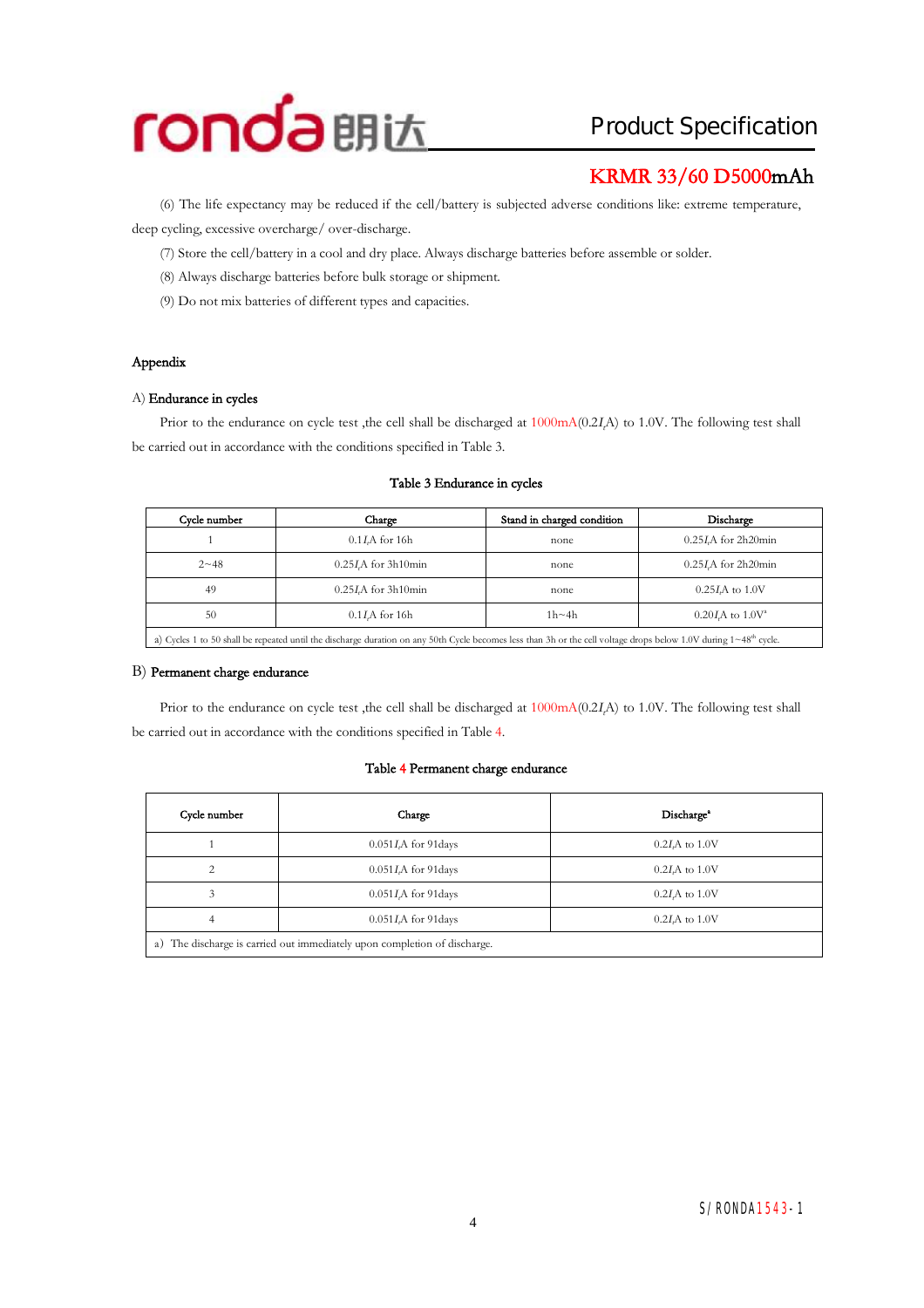# **KRMR 33/60 D5000mAh**



| n<br>$(+)$ |                                |  |                   |                              | Nominal voltage          |           |                      | 1.2V      |  |
|------------|--------------------------------|--|-------------------|------------------------------|--------------------------|-----------|----------------------|-----------|--|
| ┯          |                                |  |                   |                              |                          |           | $0.2I_tA$            | $1.0I_tA$ |  |
|            |                                |  |                   |                              | Capacity comparison(mAh) |           | 5000                 | 4500      |  |
|            | p                              |  |                   |                              | Weight(g)                |           | 127                  |           |  |
|            |                                |  |                   | Internal Impedance at 1000Hz | $\leq 9$                 |           |                      |           |  |
|            |                                |  | (After Charge;mΩ) |                              |                          |           |                      |           |  |
|            | $(-)$                          |  |                   |                              |                          | Standard  | 500mA                |           |  |
|            |                                |  | Charge current    |                              |                          | Rapid     |                      |           |  |
|            |                                |  |                   |                              |                          | Standard  | 16h                  |           |  |
|            |                                |  | Charge time       |                              |                          | Rapid     |                      |           |  |
| D          | $33.0^0$ <sub>-1.0</sub> mm    |  |                   |                              |                          | Standard  | $0 - +35^{\circ}C$   |           |  |
| H          | 59.5 $^{0}$ <sub>-1.0</sub> mm |  | Temperature       |                              | charge                   | Rapid     | +10~+35 $°C$         |           |  |
|            |                                |  | Ambient           |                              |                          | Discharge | $-20 - +45^{\circ}C$ |           |  |
| Ī          |                                |  |                   |                              |                          | Storage   | $-20 - +35$ °C       |           |  |

## **Electrical Performance:**



**NOTICE:** *Manufacturer reserves the right to alter or amend the design, model and specification without prior to notice.*

The information (subject to change without prior to notice) contained in this document is for reference only and should not be used as a *criterion for product guarantee or warranty.*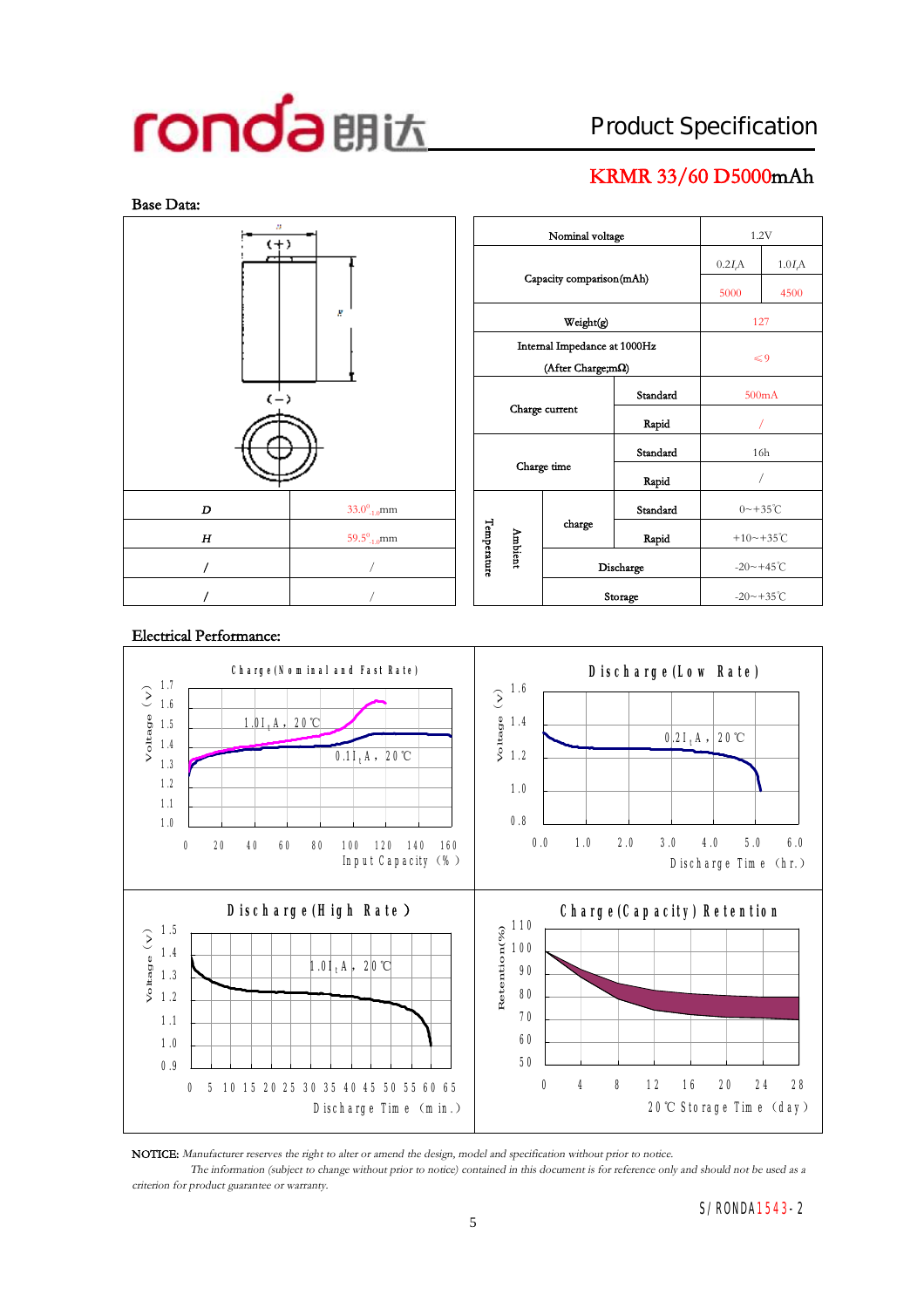# **产品规格书**

|    | 文件名称: 圆柱型密封可充镍镉电池规格书      |
|----|---------------------------|
|    | 型 号: KRMR 33/60 D5000 毫安时 |
|    | 号: S/RONDA1543-1          |
| 次: | A0                        |
|    | 期: 2012年09月15日            |
|    |                           |



*如果文件没有签名并盖章,本文件中包含的信息仅供参考,不应被用来作为产品提供保证或担保的基准。(如 有变更,恕不另行通知)*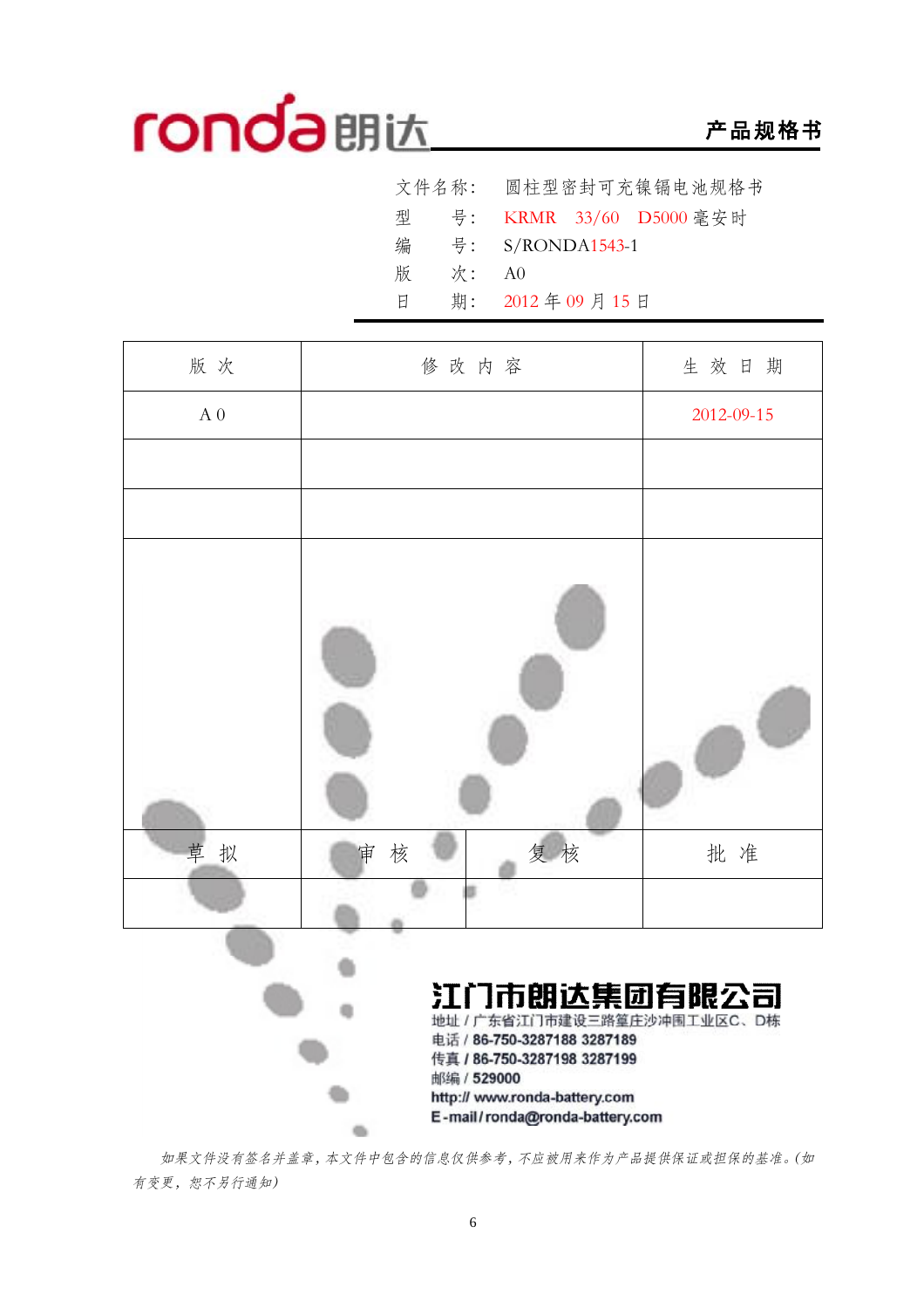

## **产品规格书**

KRMR 33/60 D5000 毫安时

1. 范围

本规格书适用于下述的**朗达**牌 Ni-Cd 圆柱型电池单体及电池组的全部性能指标.

额定容量: 5000mAh

电池型号: KRMR 33/60 D (D: 33.0<sup>0</sup><sub>-1.0</sub>mm H: 59.5<sup>0</sup><sub>-1.0</sub>mm)



图 1 带防护外套的圆柱型密封镍镉可充单体电池

2. 组合电池的指标

组合电池的电压、重量等数据,近似等于单体电池数与对应值之乘积。

例如:组合电池包括三个单体电池

单体电池的额定电压=1.2V

则电池组的额定电压=1.2V×3=3.6V

3. 额定性能

表 1 电池的额定性能

|      |     | _    |      |
|------|-----|------|------|
| 项目   | 单位  | 指标   | 备注   |
| 标称电压 |     | 1.Z  | 单体   |
| 额定容量 | mAh | 5000 | 标准充放 |

4. 电池性能与测试方法

除非另有说明,测试须在发货后一个月内在下述条件下进行: 环境温度: 20±5℃ 相对湿度: 65±20% 标准充放条件: 准备:充电前电池要以 0.2*<sup>I</sup>t*A 恒流放电至终点电压 1.0V;

充电:500mA(0.1*<sup>I</sup>t*A)充 16 小时;

搁置:1~4 小时;

放电:  $1000 \text{mA}(0.2I\text{A}) \nsubseteq 1.0 V \text{A}$ 

电池性能和测试方法见表 2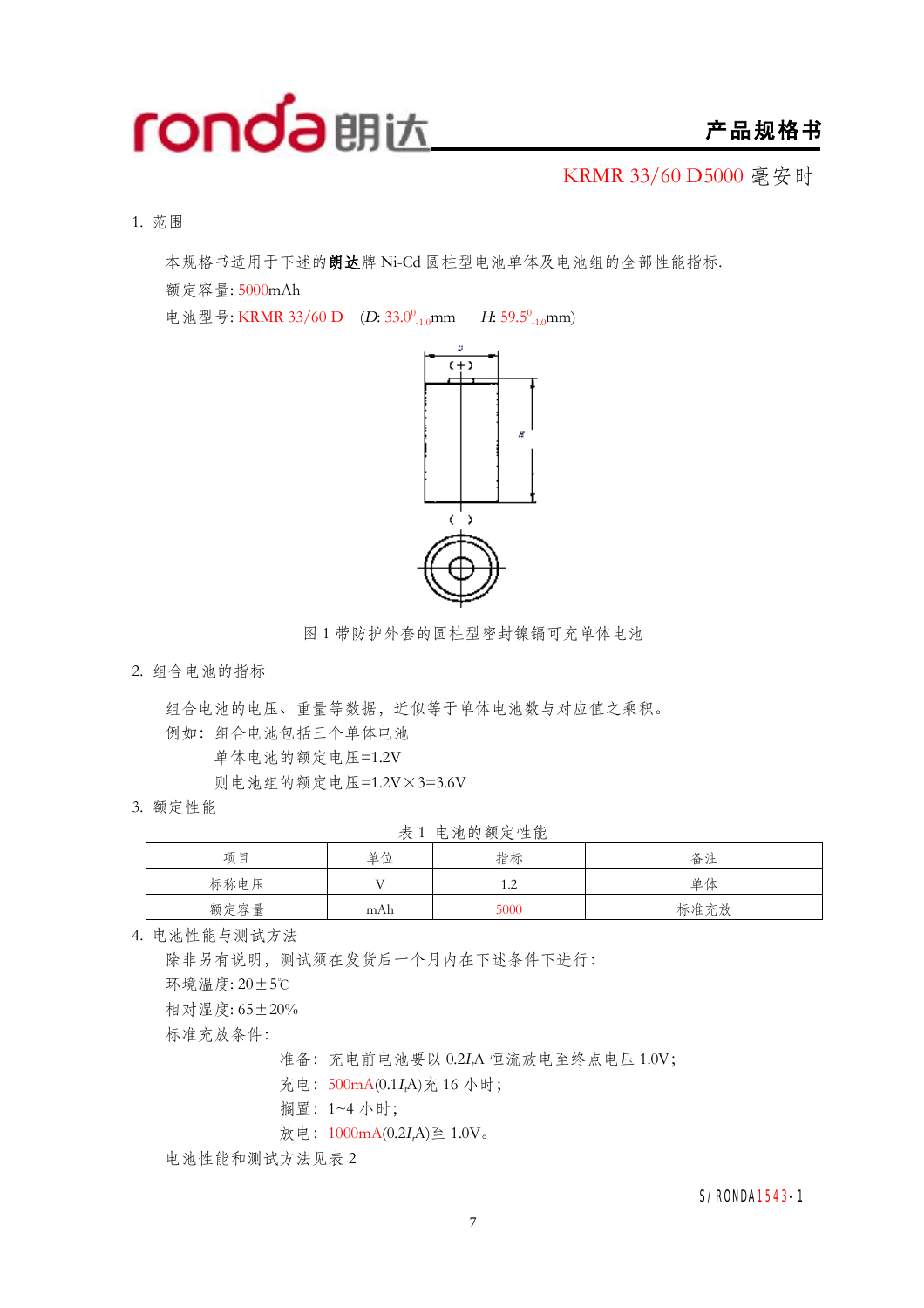# **产品规格书**

KRMR 33/60 D5000 毫安时

|        | 测试项目              | 单位        | 标准                  | 测试方法                                                                             | 备注 |
|--------|-------------------|-----------|---------------------|----------------------------------------------------------------------------------|----|
|        |                   | h         | $\geqslant 5$       | 标准充放                                                                             |    |
| 放<br>电 | $20^{\circ}C^{1}$ | min       | $\geqslant 54$      | 标准充电后搁置 1~4 小时, 以 5000mA(1.0I,A)<br>放电至 0.9V。                                    |    |
| 性<br>能 | $-18^{\circ}$ C   | h         | $\geqslant$ 3       | 标准充电后在-18℃±2℃搁置 16~24 小时,<br>以 1000mA(0.2IA)放电至 1.0V。                            |    |
|        | 荷电保持率             | h/min     | $\geqslant$ 3h15min | 标准充电后, 开路搁置 28 天(20 °C±2°C),随<br>后标准放电(0.2IA)至 1.0V。                             |    |
|        | 循环寿命              | Cycle     | $\geqslant$ 500     | 见附录 表 3                                                                          |    |
|        | 耐充电寿命             | h         | $\geqslant$ 3       | 见附录 表 4                                                                          |    |
|        | 过充测试              | h         | $\geqslant 5$       | 充电: 500mA(0.1I,A) 充电 28 天<br>搁置: 1~4 小时<br>放电: 1000mA(0.2I <sub>r</sub> A)至 1.0V |    |
|        | 无爆炸、无破裂<br>安全装置操作 |           |                     | 以 1000mA(0.2IA) 放电至 0V 后再以<br>5000mA(1.0 I <sub>r</sub> A)强制放电 60 分钟。            |    |
|        | 贮存1)              | h         | $\geqslant 5$       | 以 1000mA(0.2IA)放电至 1.0V 后搁置 12 个<br>月,再进行标准充放。                                   |    |
|        | 内阻                | $m\Omega$ | $\leqslant$ 9       | 电池应以 0.2IA 放电至 1.0V, 然后标准充电,<br>搁置 1~4 小时; 在频率为 1.0kHz±0.1kHz 的<br>交流电流下测电池内阻。   |    |
|        | 重量                | g         | $127($ 大约)          |                                                                                  | 参考 |
|        | 碰撞试验              |           | 不漏液、不着火、不爆炸         | IEC 62133 2002 4.2.2                                                             |    |
|        | 自由落体              |           | 不着火、不爆炸             | IEC 62133 2002 4.3.3                                                             |    |

表 2 电池性能及测试方法 <sup>2</sup>)

1)允许最多测试五次 2)如未特别说明电池在测试前必须以 0.2*<sup>I</sup>t*A 恒流放电至终点电压 1.0V。

*注:本规格书中的测试方法根据 IEC 61951-1 <sup>2003</sup> 制订,详细测试方法请参考该标准的相关条款。*

5. 电池外观尺寸

参见附图

6. 外观

无裂缝、疤痕、破裂、锈蚀、脏污、漏液、变形

7. 使用注意事项

- 1)勿将电池反极充电;
- 2) 如电池已带电, 初次用前先放电后再充电;
- 3)避免以高于指定的电流充放电;
- 4)防止电池短路,不要拆解或焚烧电池;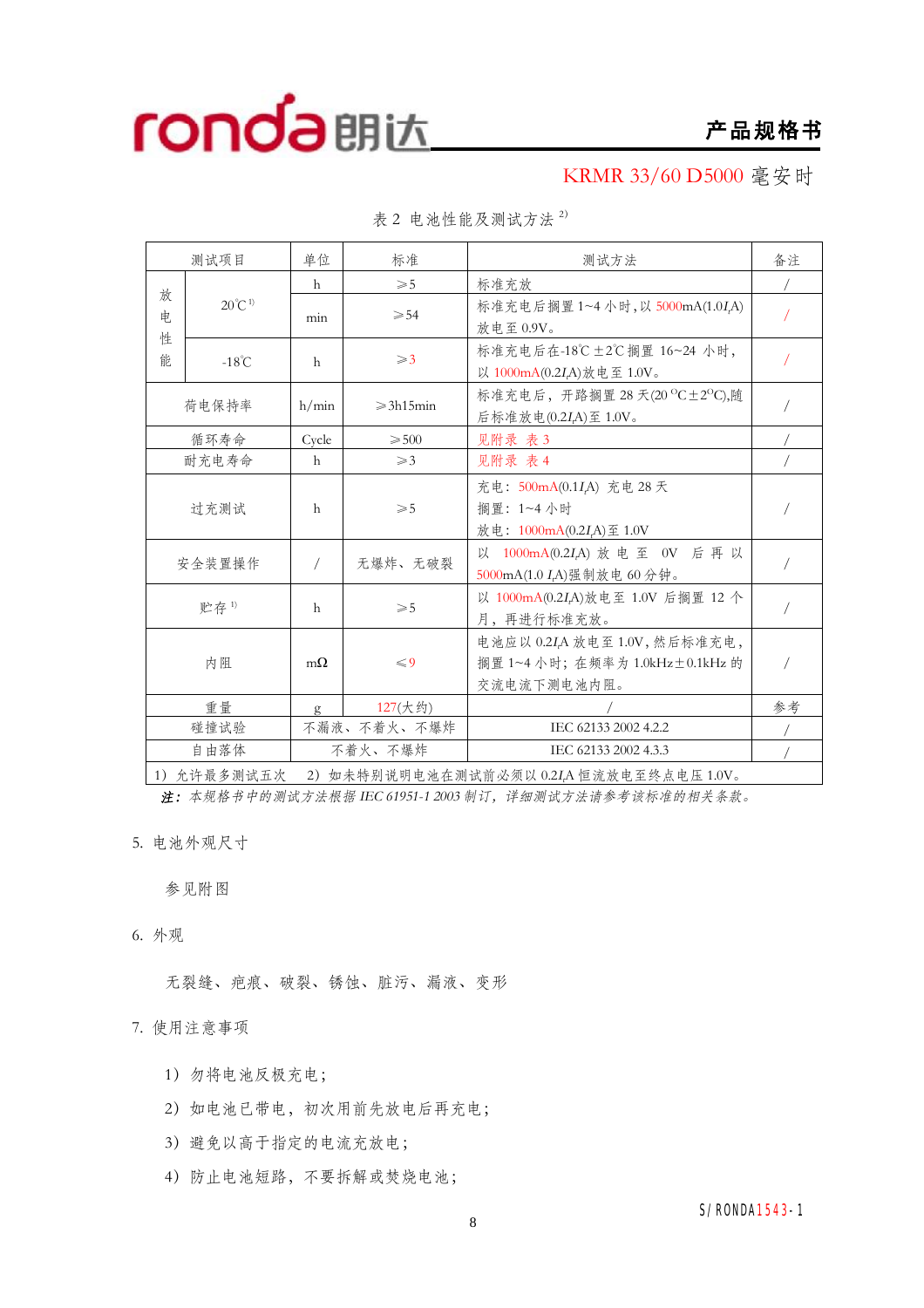

## **产品规格书**

KRMR 33/60 D5000 毫安时

- 5)勿在电池上直接锡焊焊接;
- 6)如极端高温、大于规定的过充、过放电,电池的使用寿命可能会下降;
- 7)电池应存放干爽阴凉处,电池在组装或焊接前应将电池放电;
- 8)建议在运输或散装贮存时将电池放电;
- 9)不要将不同类型或不同容量的电池组合使用。

附录

1)循环寿命测试

循环寿命试验前,电池应以 0.2*<sup>I</sup>t*A 放电至终止电压 1.0V,然后,在环境温度 20℃±5℃下作 循环寿命测试;测试循环见表 3。

| 循环次数     | 充电                      | 充电态搁置        | 放电                          |
|----------|-------------------------|--------------|-----------------------------|
|          | $0.1I$ A 16h            | 无            | $0.25I$ A 2h20 $min$        |
| $2 - 48$ | $0.25I\text{A}$ 3h10min | 无            | $0.25I$ A 2h20 $min$        |
| 49       | $0.25I\text{A}$ 3h10min | 无            | 0.25IA 放电至 1.0V             |
| 50       | $0.1I$ A 16h            | $1h \sim 4h$ | $0.20I_{r}A$ 放电至 $1.0V^{b}$ |
|          |                         |              |                             |

表 3 循环寿命

循环至任何第 50 次放电时间不足 3 小时或在 1~48 个循环中电压降至 1.0V 以下为止。

2)耐充电寿命测试

测试前以 0.2*<sup>I</sup>t*A 放电至终止电压 1.0V,然后,在 20℃±5℃的环境温度下根据表 4 做耐充电 寿命测试。

## 表 4 耐充电寿命

| 循环次数 | 充电            | 放电。)           |
|------|---------------|----------------|
|      | $0.05I$ A 91d | 0.2IA 放电至 1.0V |
|      | $0.05I$ A 91d | 0.2IA 放电至 1.0V |
| 3    | $0.05I$ A 91d | 0.2IA 放电至 1.0V |
| 4    | 0.05 I A 91d  | 0.2IA 放电至 1.0V |